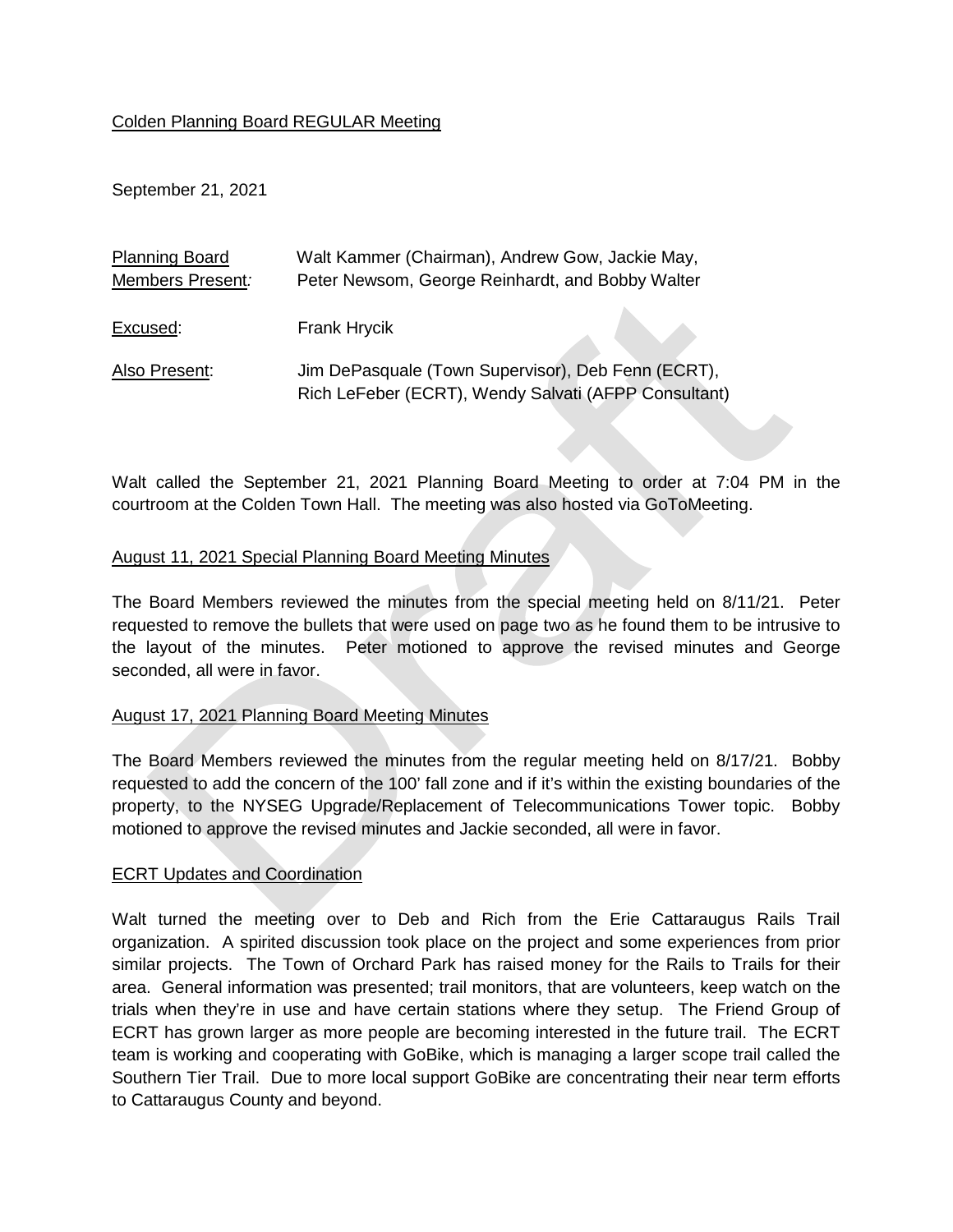Walt reviewed that there are four out of seven new Members to the Planning Board since the last recommendation regarding the ECRT was submitted to the Town Board by the Planning Board. The prior PB recommendation was to encourage and support the ECRT project, but the Town Board at the time rejected the PB recommendation and a resolution of not supporting the Colden segment of the trail was passed. That resolution stands at the present.

There was substantial discussion and dialog regarding the possible processes/procedures which might result in Colden's Town Board showing support for the trail and passing a resolution which reverses the existing one. Rick questioned some of the procedural aspects of an approach Walt recommended to get this matter moving forward. Walt mentioned certain Colden code requirements would be needed in any case for the Colden segment of the ECRT project. These approvals (by the Code Enforcement Officers, the Planning Board, and the Town Board are prerequisites in Colden in order to proceed forward. They are needed to administratively initiate a new review regarding the ECRT; the process would start with a simple Change of Use permit application. Of the Change of Use is approved Colden will require buildings plans and drawings from a licensed NYS Professional Engineer or NYS Registered Architect, a Site Plan to be submitted, prepared and sealed by a licensed NYS Professional Land Surveyor or P.E., and subsequent Site Plan reviews by the CEO's and Planning Board per Town Code. Also, the ECRT will need to provide an signed and sealed drawings with their building permit application for the trail's structure, with special emphasis on any trail bridges to be constructed. As of right now, the property is recognized as an abandoned rail bed and would need to be approved as a new recreational multiuse trail after the proper review and approval by the Town Board. Walt will confirm with the Town Attorney for the Change of Use (CoU) to change the abandoned rail bed to active trails. Walt added that all parcel SBL numbers would need to be referenced for the Change of Use (CoU), and a professional licensed drawing submitted with a CoU application. Colden will process all applicable parcel SBL segments versus making ECRT submit a standalone Change of Use for each of the several parcel SBL segments in Colden. More discussion took place, but this portion of the meeting ran over the allotted time so more discussions were deferred until a future meeting date. It was noted that Colden would expect the next meeting to be a joint formal presentation, with the project scope for ECRT and for the GoBike's STT project included and that a more formal presentation as to the relationships between ECRT and GoBike work scope and duties are clearly defined. Peter indicated that presently the relationship is unclear and not presented in a concise and unambiguous way and that should be improved. This portion of the meeting was then concluded.